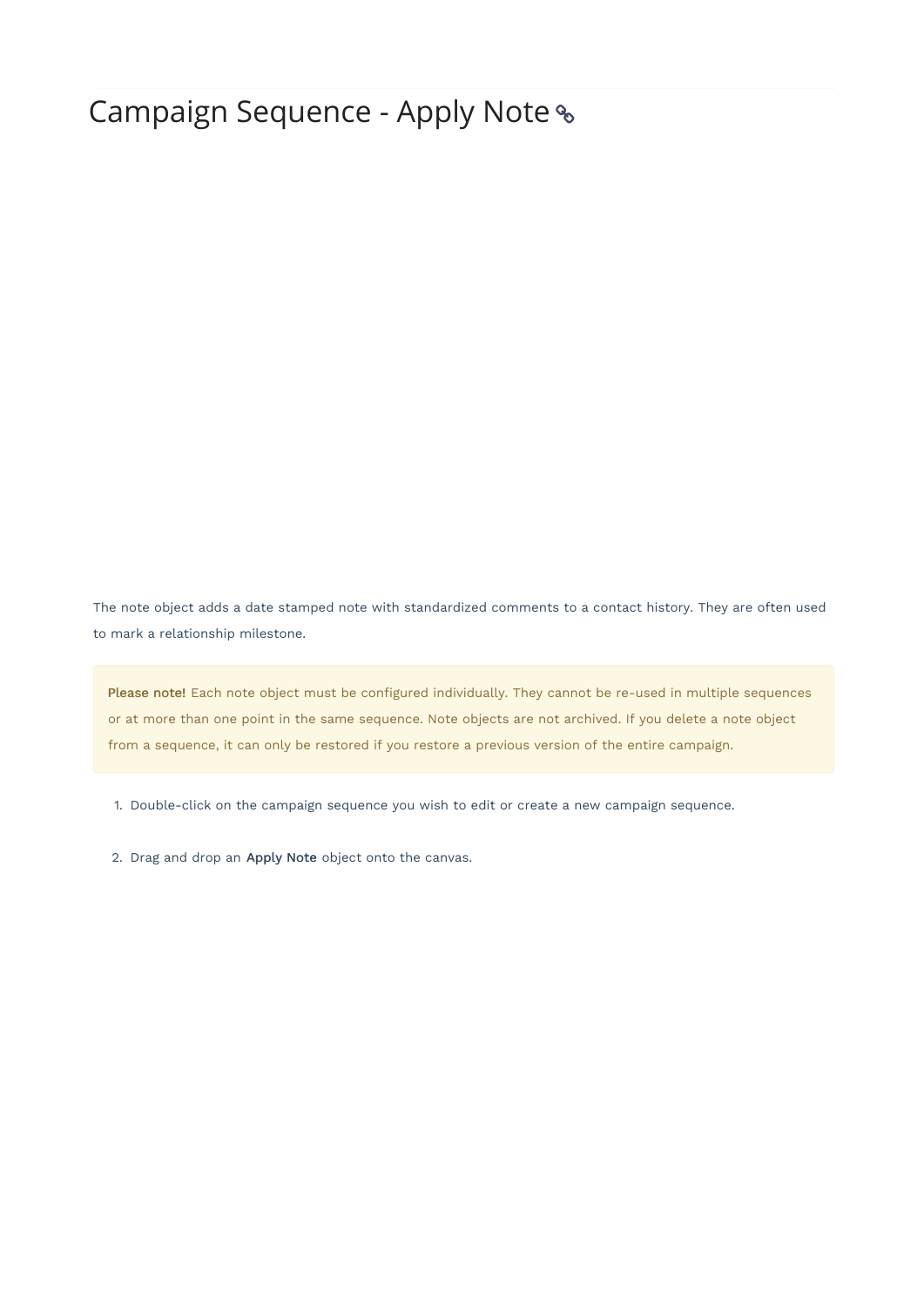| equence Tools        | ☺                                  | Leave<br>Feedback             | $\times$ |       |  |  |  |  |  |
|----------------------|------------------------------------|-------------------------------|----------|-------|--|--|--|--|--|
| mers                 |                                    |                               |          |       |  |  |  |  |  |
|                      |                                    | $\frac{1}{2}$                 |          |       |  |  |  |  |  |
| Jelay Timer          | Date Timer                         | <b>Field Timer</b>            |          |       |  |  |  |  |  |
| <b>ommunications</b> |                                    |                               |          | Start |  |  |  |  |  |
| ⋉                    | 52)                                | 偏                             |          |       |  |  |  |  |  |
| Email                | Voice                              | Fax                           |          |       |  |  |  |  |  |
|                      | ⋉                                  |                               |          |       |  |  |  |  |  |
| Letter               | Email<br>(Legacy)                  |                               |          |       |  |  |  |  |  |
|                      |                                    |                               |          |       |  |  |  |  |  |
| ocess                |                                    |                               |          |       |  |  |  |  |  |
|                      | $B =$                              | $\overline{\mathbb{V}}_1$     |          |       |  |  |  |  |  |
| Tag                  | pply/Remove Apply Note Create Task |                               |          |       |  |  |  |  |  |
|                      |                                    | $\bigcap_{\alpha=1}^{\infty}$ |          |       |  |  |  |  |  |

3. Double-click the Apply Note icon to configure it.



4. Select an Action Type from the drop-down.